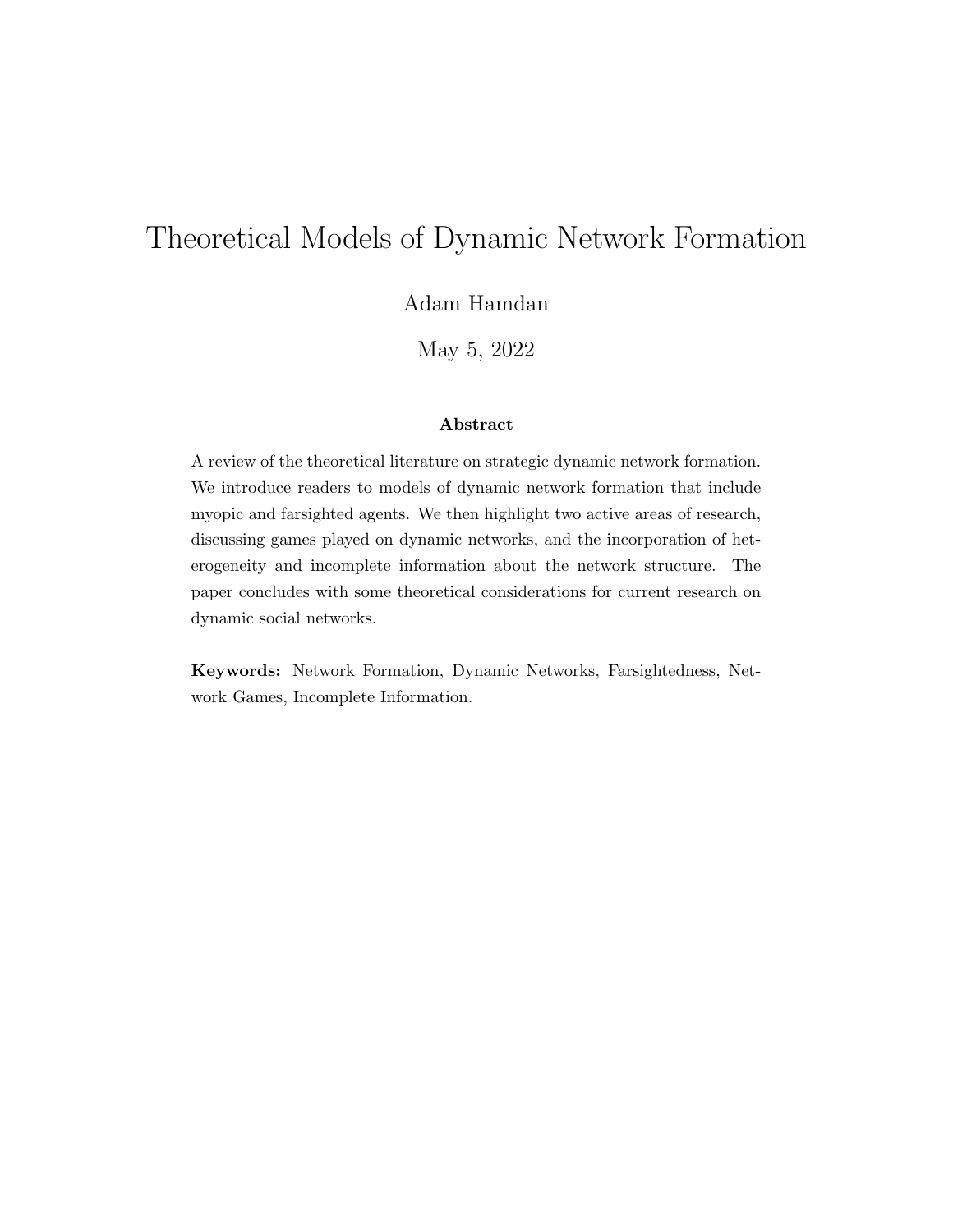### 1 Introduction

.

The study of social networks has long been of interest to sociologists, economists, and computer scientists alike. From an economics perspective, the interest in networks is twofold indeed. Firstly, social networks play a critical role in shaping several types of economic behaviour and their outcomes. Examples of this can be found in informal credit-markets, the spread of political opinions, the diffusion of research and innovation, and perhaps most notably, in labour markets (see Jackson [\(2011\)](#page-15-0) for a comprehensive overview on the influence of social networks in economics). Secondly, the nature of social networks has offered economic theorists a multitude of research questions regarding the underlying mechanisms which govern the network formation process. Accordingly, several theories of network formation have emerged in an attempt to understand why and how people form into groups, and in order to predict what network structures are likely to arise.

Within the game theoretic literature, Jackson and Wolinsky [\(1996\)](#page-15-1) is considered to be the first paper to provide a general framework for the analysis of network formation. Largely based on the work of Aumann and Myerson [\(2003\)](#page-14-0), the Jackson and Wolinsky model frames network formation as a static game in which every pair of agents can make cooperative costly links in exchange for a payoff. Within their framework, a value function assigns a worth to every graph  $g$ , and an allocation rule determines how the value of a given network is distributed amongst players. It is also assumed that agents get a greater payoff from direct connections than from indirect ones, according to a given rate of decay  $\delta$ . Naturally, this model was quickly extended to allow for a wider range of network dynamics, including the contributions of Dutta et al. [\(1998\)](#page-14-1), Qin [\(1996\)](#page-16-0), Slikker and Van den Nouweland [\(2001\)](#page-16-1), and Johnson and Gilles [\(2003\)](#page-15-2), to name a few. Of particular interest to our paper is the introduction of time into the model, which allows agents to make and break links across several periods during the network formation process. The aim of our paper is to introduce readers to the growing body of literature on dynamic network formation, and highlight a few key areas of active research in the field.

The remainder of the paper is organized as follows. The first section covers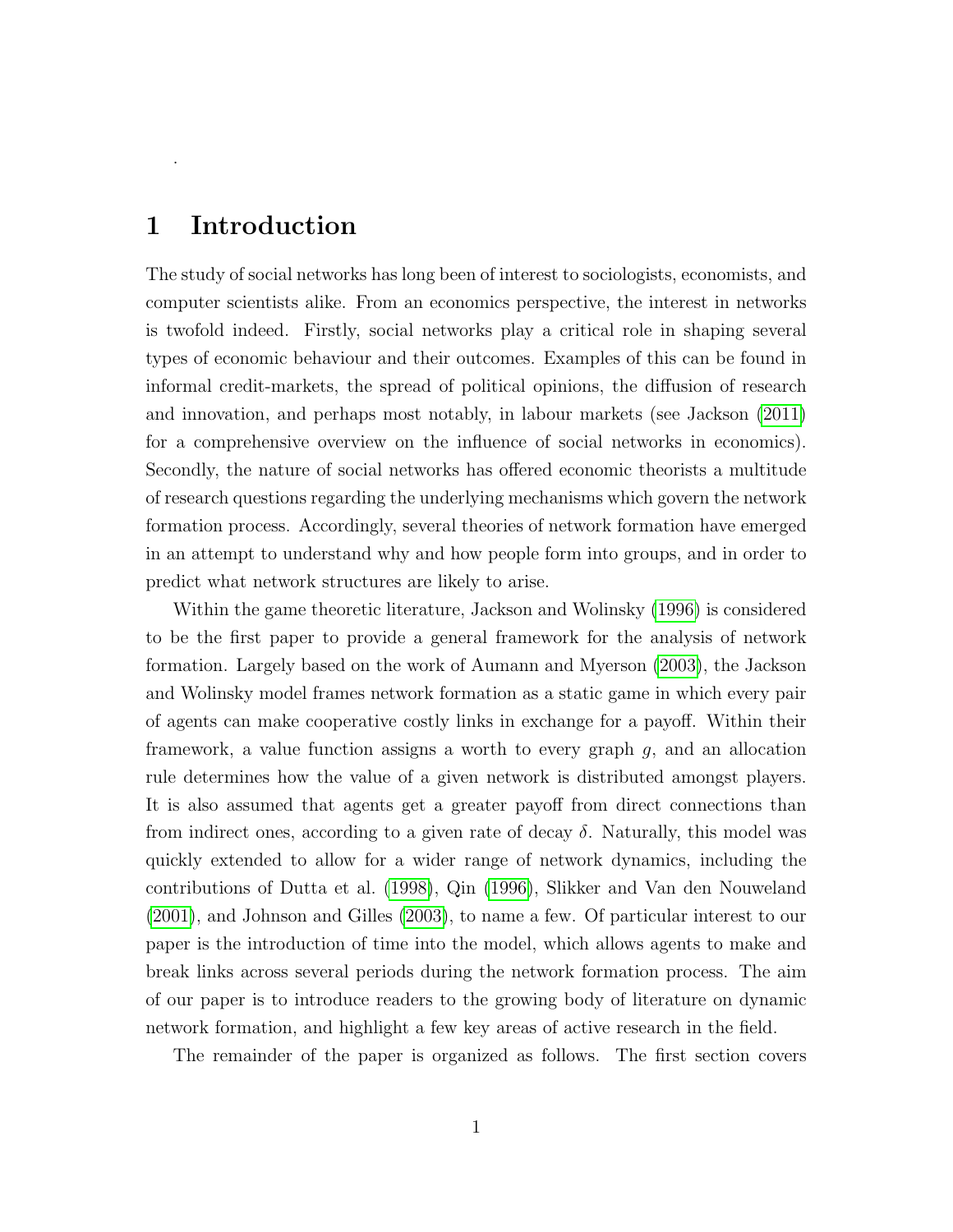influential models of dynamic network formation, including those with myopic and farsighted agents. We then focus on two active areas of research within dynamic networks: games played on dynamic networks, and dynamic network formation under incomplete information. The paper ends with a brief discussion on dynamic network research, touching on some theoretical and modelling considerations.

### 2 Strategic Dynamic Network Formation

#### 2.1 Early Models of Dynamic Networks

The literature on dynamic network formation officially begins with Watts [\(2001\)](#page-16-2), who extends the Jackson and Wolinsky "connections model" to a dynamic framework. In accordance with the conventional network formation setting, Watts models a social network as a graph g, where n agents,  $N = \{1, 2, ..., n\}$ , are represented by nodes, and their ability to directly communicate with each other is represented by edges on the graph. If players i and j are directly connected, we write  $ij \in g$ . In the case that every player is connected to every other player, then we have a complete graph, which we denote  $g^n$ . The model is cooperative, meaning that the links are non-directed (two-sided), and every connection must be reciprocal. Severing links, on the other hand, is a unilateral decision.

Similarly to Jackson and Wolinsky [\(1996\)](#page-15-1), Watts assumes that agents pay to form or maintain links, and benefit from both direct and indirect connections. Intuitively, the benefit from indirect connections decreases as the distance between two agents increases. Formally, an agent i receives the following payoff  $u_i(q)$  from a given network g:

$$
u_i(g) = \sum_{j \neq i} \delta^{t(ij)} - \sum_{j:ij \in g} c
$$

Where  $t(i)$  is the distance (number of direct links in the shortest path) connecting i and j, and  $1 > \delta^{t(ij)} > 0$  represents the payoff agent i receives from being connected to j, implying that agents have more to gain from direct connections than indirect ones. For instance, if i and j are directly connected, then  $\delta^{t(ij)} = \delta$ . If there is no path connecting i and j, then  $t(ij)$  goes to  $\infty$  and  $\delta^{t(ij)} = 0$ . The cost of forming or maintaining a link is represented by the constant c. The key departure from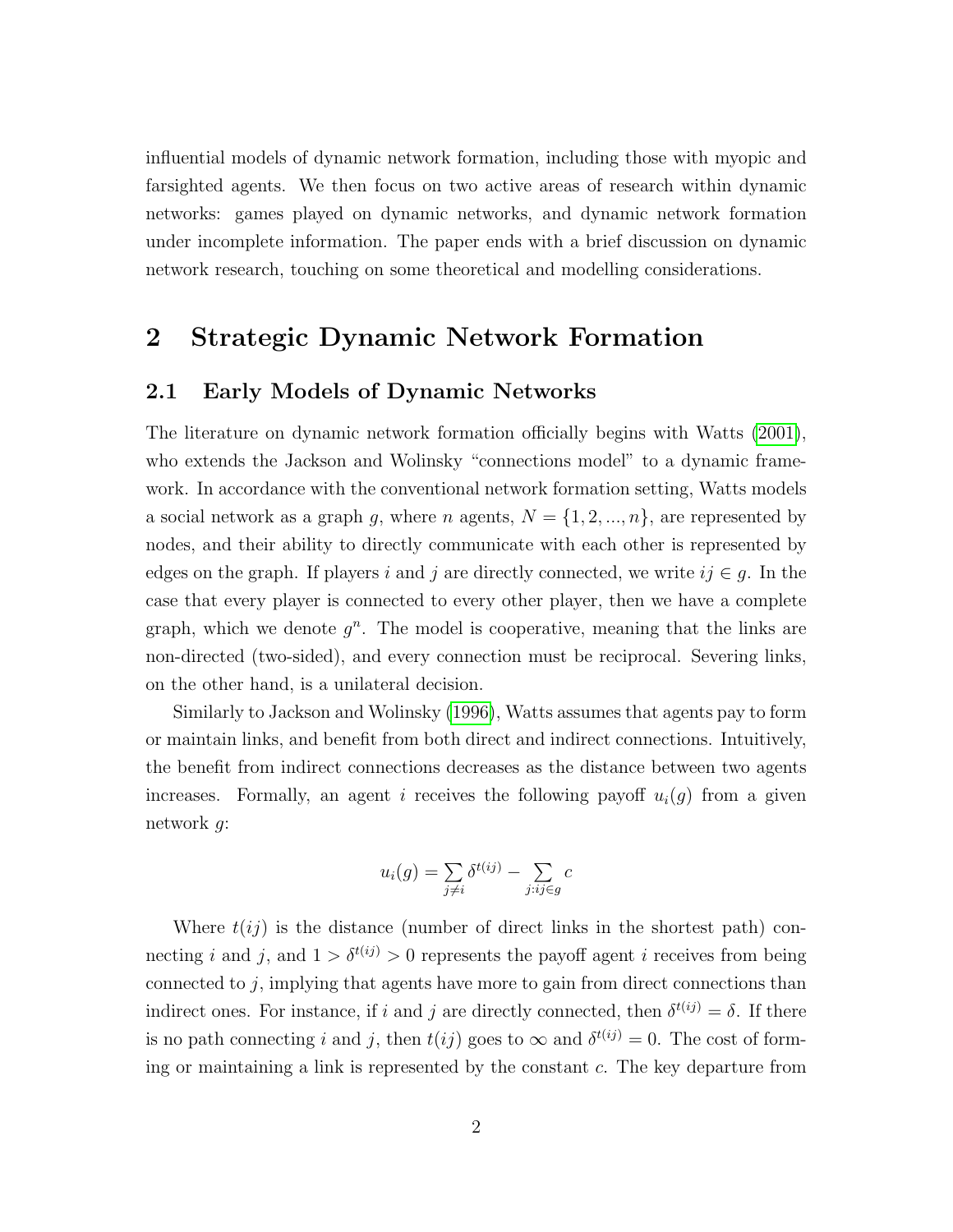the previous literature comes from Watts allowing players to form and sever links across time T, modelled as a countable, infinite set,  $T = \{1, 2, ..., t, ...\}$ . At  $t = 0$ , players start out with no connections (i.e. an empty graph). At each period, a pair of players  $i\dot{\jmath}$  is chosen at random and given the option to form a link, or sever any of their respectively existing links. Players are myopic, and will choose the action that maximizes their payoff at period  $t$ . This process of network formation repeats itself until no player has an incentive to make/sever any additional links.

As in most models of network formation, we are interested in knowing under which circumstances the *stability* and *efficiency* of a network is likely to be achieved. Using a fairly standard definition of efficiency, Watts defines a graph g to be efficient if it maximizes the sum of each agent's utility. Furthermore, borrowing from Jackson and Watts [\(2002a\)](#page-15-3), a graph g is said to be *stable* if: 1) no agent i wants to form a direct link, and 2) no pair of agents  $i\dot{j}$  wants to form a link or simultaneously sever any of their existing ones. This stability concept is in fact a slight extension of Jackson and Wolinsky's [\(1996\)](#page-15-1) notion of pairwise stability, which does not account for the possibility of simultaneously forming and severing links.

Beyond establishing a general framework for the analysis of dynamic network formation, Watts [\(2001\)](#page-16-2) derives several important results. She shows that if the net benefit from maintaining a direct link is greater than that of maintaining an indirect link of length 2, then the network formation process will always converge to a complete graph  $g^n$ . In this case,  $g^n$  is also the unique efficient network, and the unique stable network. In the opposite case, where the benefit from maintaining an indirect link outweighs the net benefit from maintaining a direct link, then the unique efficient and stable network is the star network. Interestingly, Watts shows that as the number of agents increases, the probability of achieving a star decreases.



A complete graph A star graph

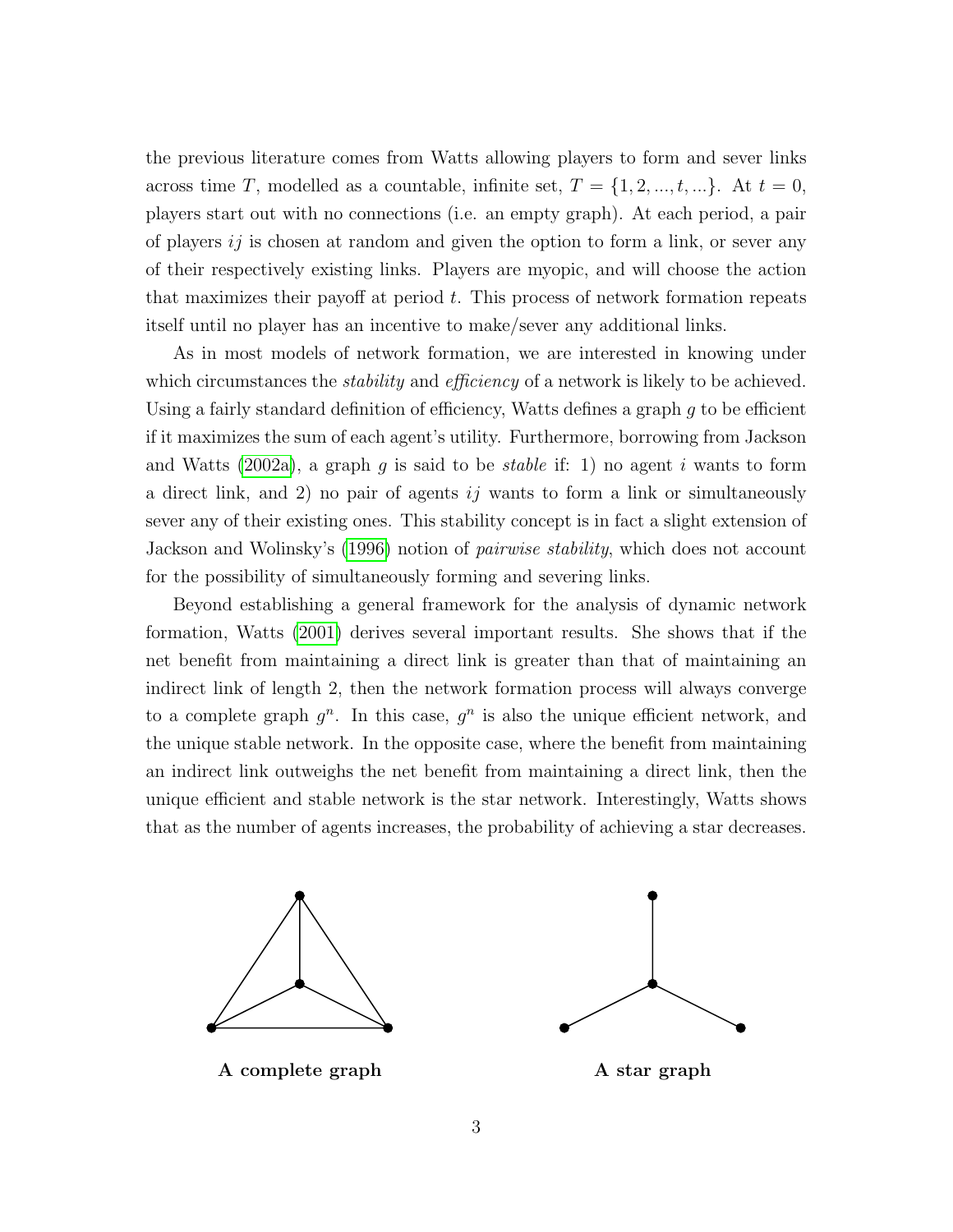Jackson and Watts [\(2002a\)](#page-15-3) expand on Watts [\(2001\)](#page-16-2) in several ways. To begin with, their model extends the dynamic network framework to a wider range of network models, such as trading networks and a matching application. They do so using the notion of an *improving path*, which they define as a sequence of networks for which a link is added or deleted at each step, to the benefit of the agents whose consent was required for the change. In the instance of trading networks, repeated cycles (which one can think of as a persistent sequence of network configurations) turn out to be the closest one can get to pairwise stability. Their analysis is then augmented by a stochastic element which causes the network formation process to be occasionally interrupted by exogenous errors/mutations across time. At each period t, the unintended deletion/creation of a link occurs with some small probability  $\epsilon$ . Under this new lens, a graph q is *stochastically stable* if it is robust to these trembles.

The seminal paper by Bala and Goyal [\(2000\)](#page-14-2) deals with network formation as a non-cooperative process in which agents can make directed links in order to access another agent's information, which is assumed to be *nonrival*. The paper first distinguishes between a one-way and two-way flow model, and assumes that the distance between agents does not diminish the benefit accrued from an indirect connection. In the one-way flow model, a connection will only benefit the agent who initiates the link, while the two-way flow model assumes that a link between  $i$  and  $j$  is equally beneficial to both i and j. Under the first assumption, Bala and Goyal show that if there is no decay  $(\delta = 0)$ , then the achievable Nash networks are the empty network and the wheel network. In the case of two-way information flows, the Nash networks are the empty network and centered-sponsored star. Both results strikingly contrast Watts [\(2001\)](#page-16-2), since the efficient network structure is almost always achieved.





A directed wheel network A center-sponsored star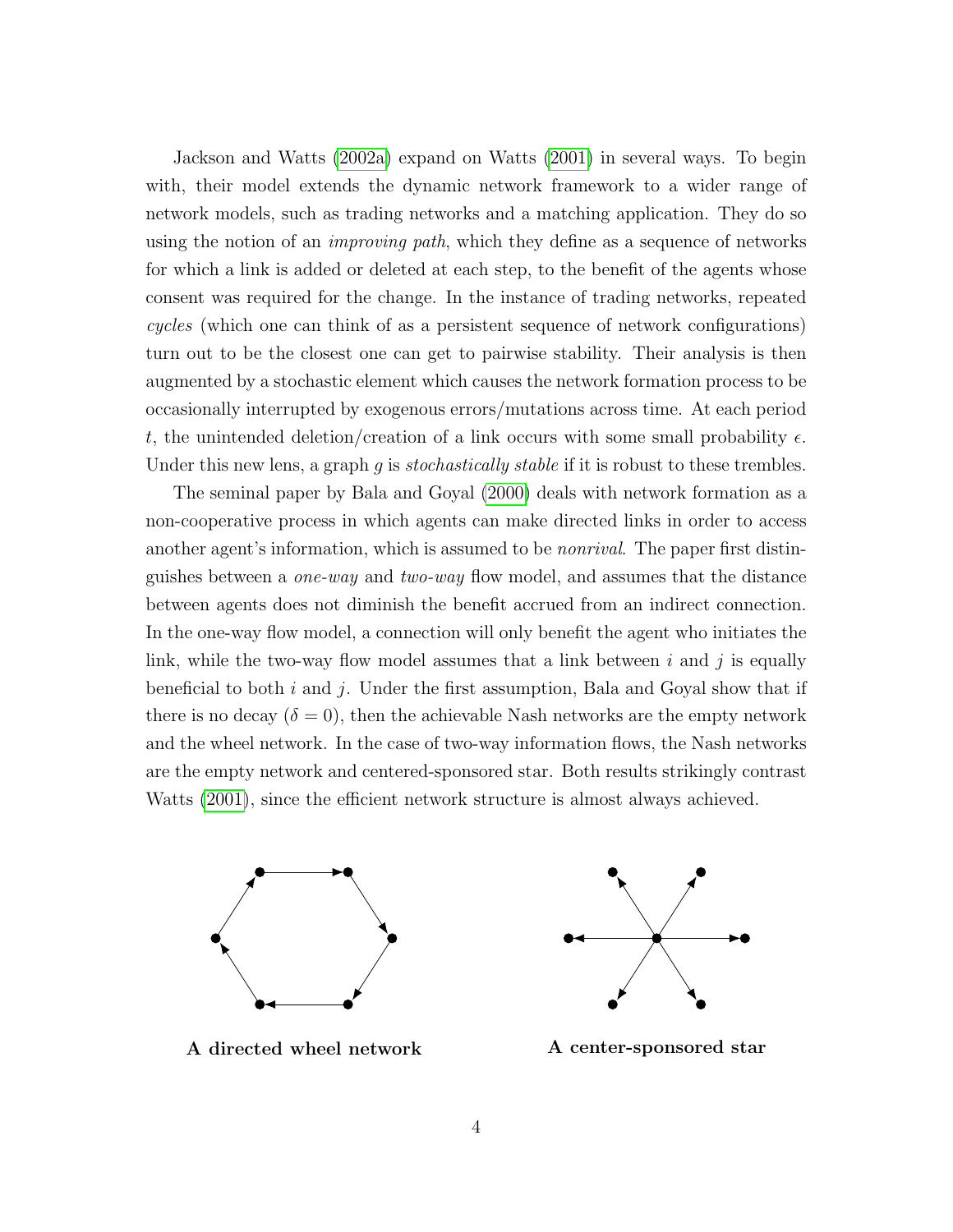#### 2.2 Myopia VS Foresight

Naturally, extending network formation from a static to a dynamic process raises the question of an agent's outlooks. In particular, what is the time horizon that an agent considers when making a utility-maximizing decision? As noted by Dutta and Jackson [\(2003\)](#page-14-3), an important issue that arises when trying to model dynamic network formation is the inclusion of *farsighted* agents. As they explain, "Farsightedness would imply that players' decisions on whether to form a network are not based solely on current payoffs, but also on where they expect the process to go and possibly from emerging steady states or cycles in network formation." Indeed, allowing agents to consider the long-term repercussions of their actions can lead to drastically different network configurations. What's more, rejecting the myopia assumption seems to better align with the empirical evidence we have on network formation, which suggests that agents are hardly ever fully myopic or farsighted (see Kirchsteiger et al. [\(2016\)](#page-15-4)).

The issue of farsightedness in network formation is first dealt with by Watts [\(2002\)](#page-16-3), who examines the repercussions of farsighted behaviour on the ultimate topology of networks. According to Watts, forward-looking agents might be incentivized to create links in anticipation of specific network structures to emerge, even if those links do not lead to an immediate increase in the agent's payoff. Indeed, her model assumes that agents behave non-myopically, and that they discount expected future payoffs at a rate  $0 \leq d \leq 1$  (note that an agent's payoff function in this model is identical to Watts  $(2001)$ ). Thus, at period t, an agent will consider the discounted sum of her future payoffs:

$$
u_i^t = u_i(g_t) + du_i(g_{t+1}) + d^2u_i(g_{t+2}) + \cdots
$$

Under this new assumption, Watts shows that when the cost of forming a link exceeds its immediate benefits, agents may end up forming into a circle network in which all players receive the same payoff, provided that the circle network takes form fast enough. Furthermore, as the number of agents n increases, so does the likelihood of a circle network forming.

Other papers, however, arrive at less optimistic results. In his analysis of two-way flow communication networks with farsighted agents, Deroïan [\(2003\)](#page-14-4) finds that as the number of agents increases, efficient networks are less likely to emerge. Dutta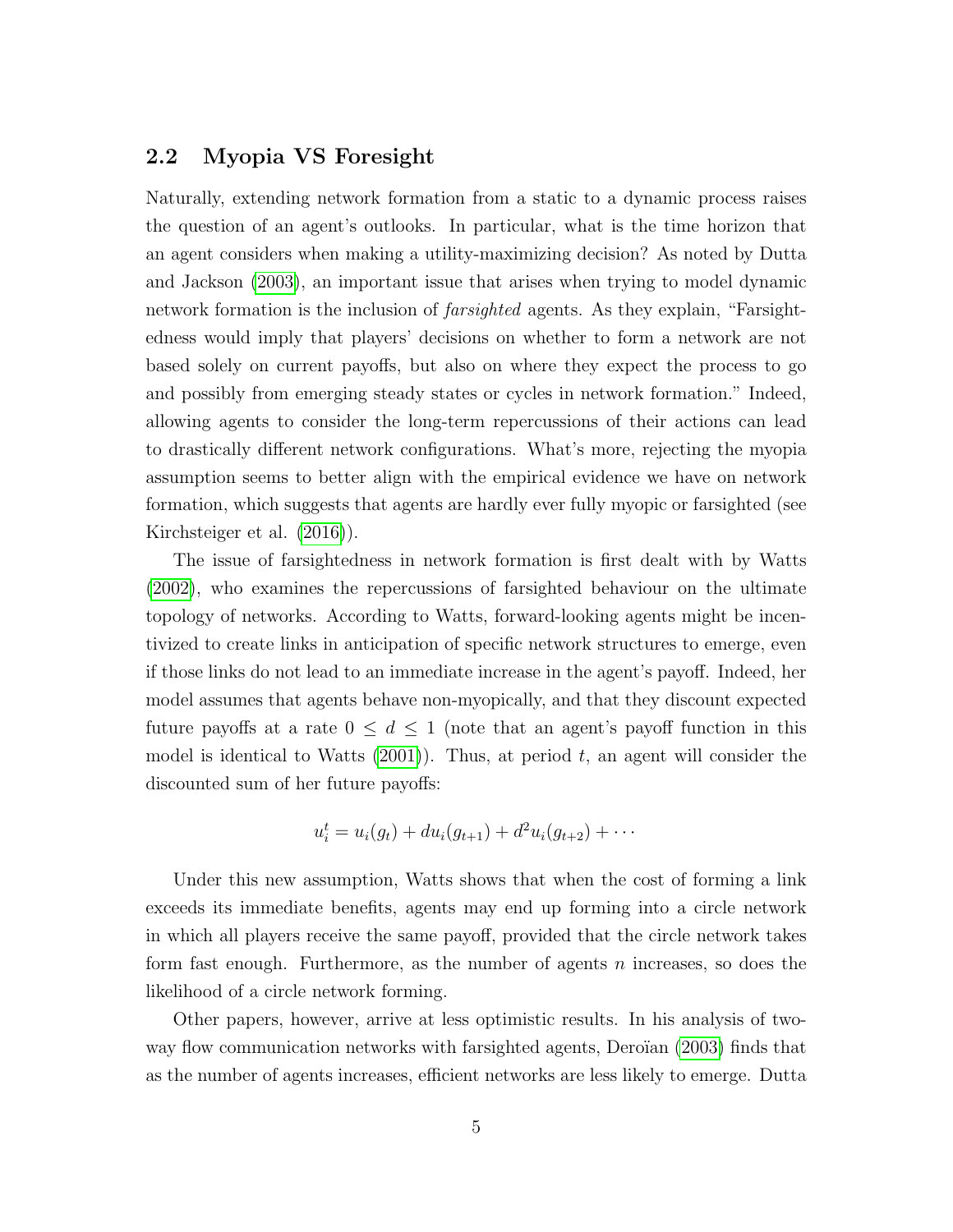et al. [\(2005\)](#page-14-5) also observe that farsightedness does not always lead to efficiency, in large part due to a persistent coordination problem amongst agents. They apply minor restrictions to the worth function and allocation rule (which together are said to make a valuation structure) and arrive at important results concerning the existence and feasibility of efficient and stable networks. In fact, they show that for certain valuation structures, there are no equilibrium strategy profiles which yield a path towards an efficient network, while other valuation structures guarantee the existence of an achievable efficient complete graph  $g<sup>n</sup>$ , for some equilibrium profile.

Page et al. [\(2005\)](#page-16-4) study the implications of farsightedness within network formation in further detail. By restricting their analysis to directed links, they define a directed network to be *farsightedly stable* if it is immune to any sequence of deviations which could make an individual agent, or coalition of agents, better off. This framework also allows them to examine the relationship between the set of Nash networks and the set of farsightedly stable networks, which, in some of their examples, fail to coincide.

A similar definition is provided by Herings et al. [\(2009\)](#page-15-5), who describe a set of networks G as pairwise farsightedly stable if: 1) all possible farsighted pairwise deviations to a network outside of G carry the risk of making an agent worse off or equally well off, 2) there exists a farsightedly improving path from any network  $g'$  to a network  $g \in G$ , and 3) G must be the smallest subset of G to satisfy conditions 1) and 2). Much like Jackson and Watts [\(2002a\)](#page-15-3), a farsighted improving path refers to a sequence of graphs, where at each step in the sequence, a link  $ij$  is being created or severed to the strict benefit of either  $i, j$ , or both, and to the detriment of neither i nor j. Under this new definition, Herings et al.  $(2009)$  are able to show that a non-empty set of pairwise farsightedly stable networks always exists. Additionally, if a unique Pareto dominant network g exists, then the singleton  $\{g\}$  is the unique pairwise farsightedly stable set.

Adopting this notion of pairwise farsighted stability, Grandjean et al. [\(2011\)](#page-15-6) also arrive at several interesting observations. In cooperative symmetric networks with homogeneous agents, the stability and efficiency predictions under farsighted behaviour are akin to those achieved with myopic behaviour. This result changes when the network includes heterogeneous players (as is the case in buyer and seller networks). In these cases, farsightedness may very well sustain strongly efficient networks when myopia fails to do so entirely. Moreover, Grandjean et al. [\(2011\)](#page-15-6)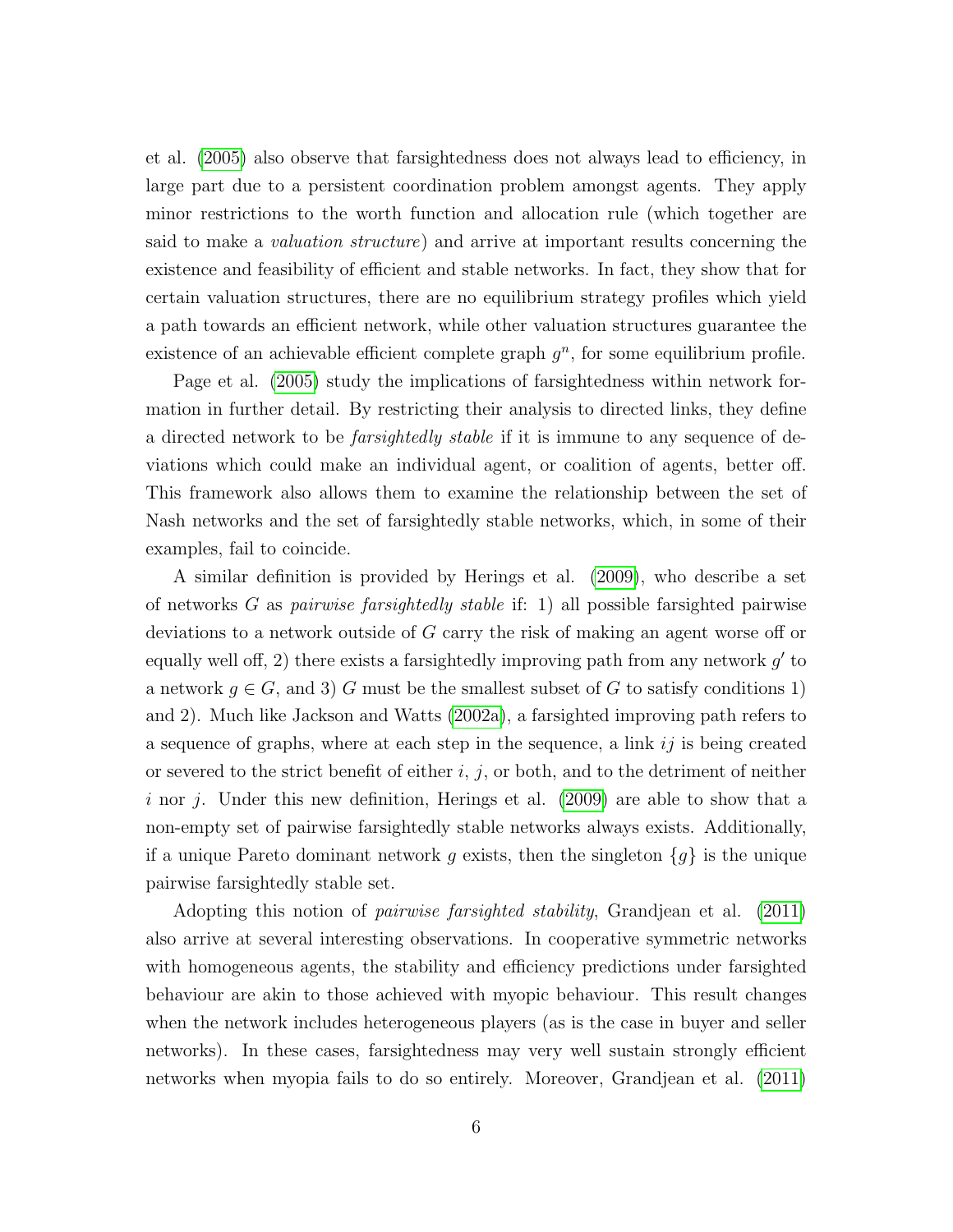prove that under specific valuation structures, the set of socially optimal networks and the unique pairwise farsightedly stable set are the same. This turns out to be the case when the allocation rule is componentwise egalitarian (anonymous and component additive), and the value function is top convex (there exists a strongly efficient network which maximizes per-capita value for all agents in the network).

Notice that so far, the models we've mentioned have either considered fully myopic or fully farsighted agents. By contrast, Herings et al. [\(2019\)](#page-15-7) generalize these approaches by introducing the concept of *horizon-K farsightedness*. The definition employed for a horizon-K farsighted set is a direct extension of Herings et al.'s [\(2009\)](#page-15-5) pairwise farsightedly stable set, except farsighted deviations are now of length K. An application to a model of criminal networks (similar to Calvo-Armengol and Zenou [\(2004\)](#page-14-6)) is used to study the consequences of agents with heterogeneous time horizons. Likewise, Luo et al. [\(2021\)](#page-16-5) study network formation in the presence of both myopic and farsighted agents. Building on the work of Herings et al. [\(2019\)](#page-15-7), they establish the similar notion of a *myopic-farsighted stable set*, which essentially combines the requirements of pairwise myopic stability, from Jackson and Watts [\(2002a\)](#page-15-3), and pairwise farsighted stability, from Herings et al. [\(2009\)](#page-15-5).

In an effort to reconcile empirical evidence on network formation with theoretical predictions, the paper by Song and Van Der Schaar [\(2020\)](#page-16-6) constructs yet another approach to foresight. In their model, farsighted agents are able to learn enough from the network formation history while facing a uniform punishment mechanism which causes them to arrive at the efficient network structure. We assume that at each period, agents observe a *public signal*, generated by a signal device  $y$  which conveys information about the network formation history up to period t. Inspired by the literature on repeated games, the signalling device lets agents know whether to engage in a period of Cooperation or Punishment: If an agent observes that other agents have departed from the cooperation phase, then they enter into a punishment phase which permits for cooperation to be restored until the efficient structure is achieved. Under this constructed monitoring structure, a network convergence theorem is derived which says that if agents are patient enough, then there exists an equilibrium which converges to a strongly efficient network  $g$ . Surprisingly, agents need not know the entire network formation history nor *who* deviated from the cooperative phase in order for efficiency to be achieved. As Song and Van Der Schaar show, the convergence theorem even holds when agents are restricted to Markov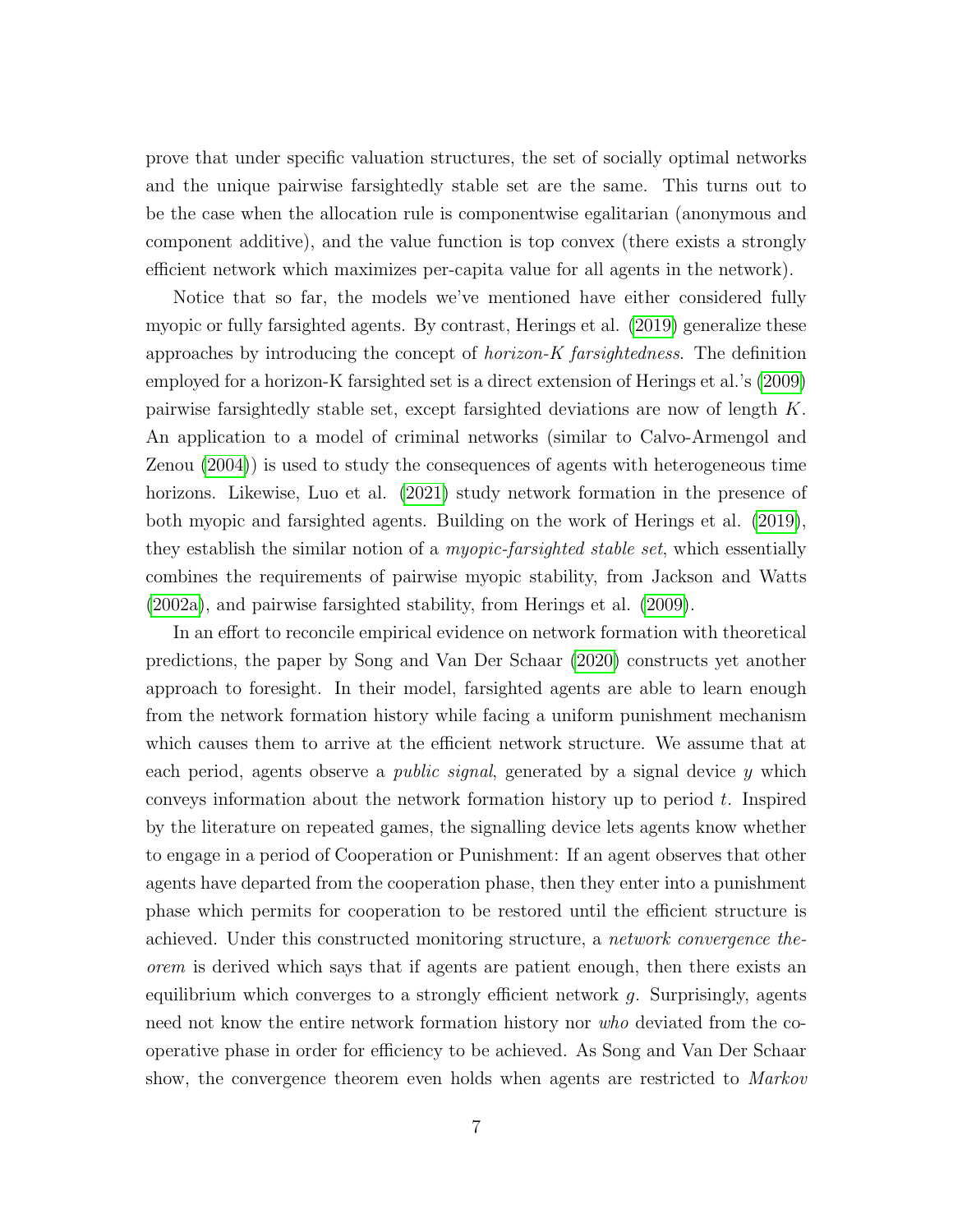strategies in which they only consider network formation at time  $t-1$  when making a decision at time t.

## 3 Topics in Dynamic Network Formation

#### 3.1 Dynamic Network Games

In many cases, an individual's actions heavily depend on her position in a network as well as the actions taken by her neighbours. To illustrate this, consider the scenario studied by Bramoullé et Kranton [\(2007\)](#page-14-7), where a local non-excludable public good is provided by agents in a network. Since an agent's contribution will also benefit all of her direct neighbours, every agent has a clear incentive to freeride on her neighbour's contribution. Network behaviours of this type have also been documented in settings of technology adoption and peer effects. Motivated by the strategic implications of these contexts, a rich literature on network games has emerged (see Galeotti et al. [\(2010\)](#page-15-8), and Jackson and Zenou [\(2015\)](#page-15-9) for a detailed account of network games). Within our scope of focus, we consider a subset of this literature that studies games played on dynamically evolving networks.

A network game represents a situation in which a player's payoff is conditional on the actions taken by her neighbours. In the case of games on dynamic networks, an agent engages in both network formation and strategic play. A particular example of this is studied in Jackson and Watts [\(2002b\)](#page-15-10), who consider social coordination games where the choice of partners is endogenous. As usual, a network made up of n myopic agents is represented by a graph g. Links are assumed to be costly and cooperative. Amongst every pair of connected agents  $i$  and  $j$ , a coordination game is played, the outcome of which determines the payoff received. Hence, each agent maximizes her payoff function  $u_i(g^t, a^t)$ , where  $g^t$  is the network configuration and  $a<sup>t</sup>$  is the payoff from the coordination game. At each period, a randomly chosen pair of agents decides on link creation/deletion before connected agents play. Following Jackson and Watts [\(2002a\)](#page-15-3), all actions are interrupted by random trembles and stochastic stability is used to identify equilibrium networks. The main insight of the paper is that network endogeneity enables coordination. The intuition for this is simple. Since links are costly and endogenous, an agent i will choose to sever her connection with agent j if it is the case that i and j perpetually fail to coordinate.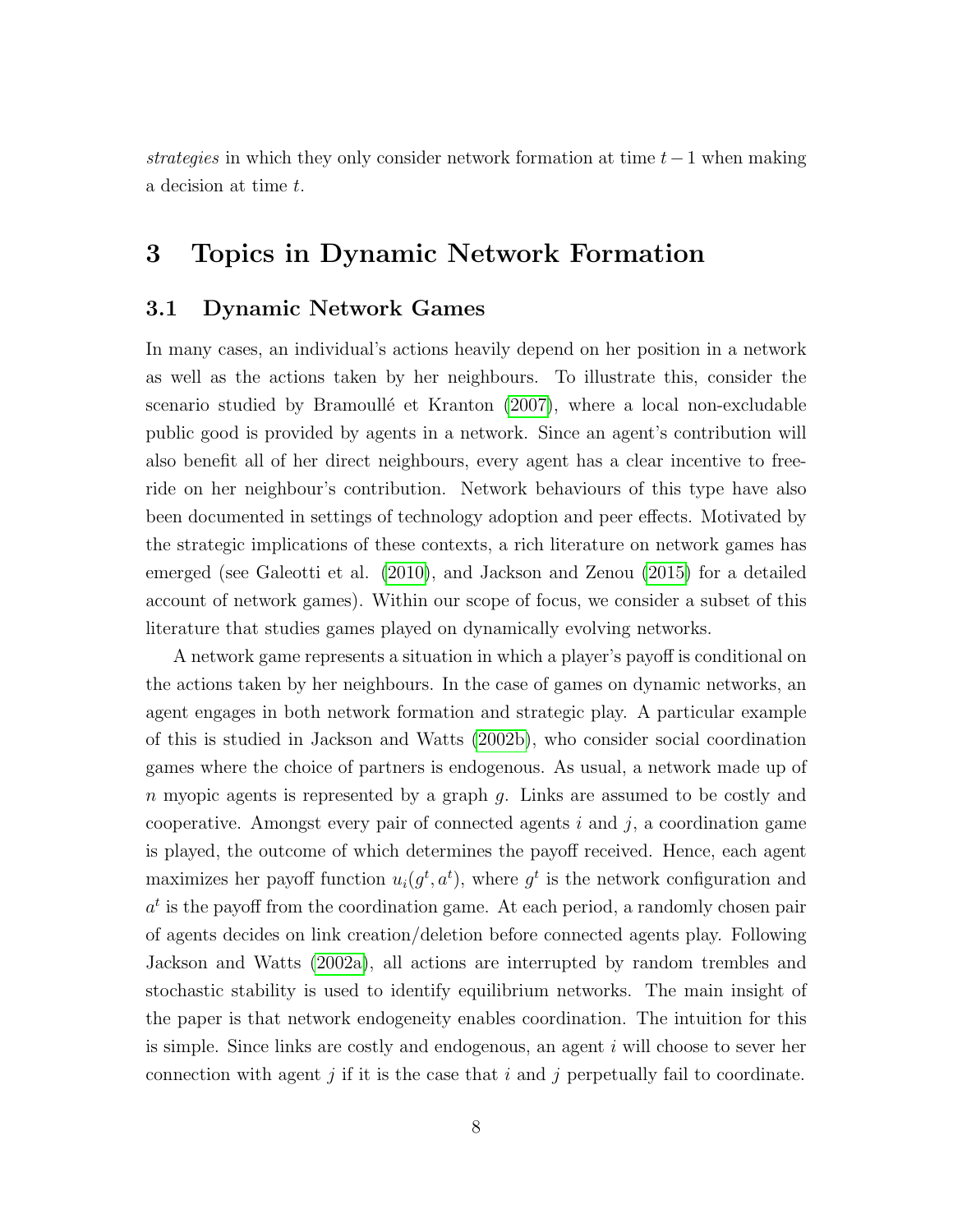An analogous setup is used by Goyal and Vega-Redondo [\(2005\)](#page-15-11). Their model explores the influence of partner choice on social coordination games when social links are one-sided. Within the coordination game, two pure strategy equilibria are identified, one leading to the efficient outcome, the other leading to the risk-dominant outcome. It is shown that if linking costs are low, then individuals coordinate on the risk dominant action, and if linking costs are high, then the socially efficient action is the prevailing strategy. In the long run, stochastically stable networks are almost always complete graphs.

Differing results are found when an anti-coordination game is played amongst connected agents. Assuming that links are one-sided and costly, Bramoullé et al. [\(2004\)](#page-14-8) find that as the cost of link formation decreases, the complete network becomes the only stable configuration. As linking costs increase, a wider range of stable architectures becomes admissible, including bipartite and semi-bipartite networks. In both cases however, networks are neither unique nor efficient.

König et al. [\(2009\)](#page-16-7) also examine the relationship between dynamic network formation and strategic behaviour. Their approach extends the framework introduced by Ballester et al. [\(2006\)](#page-14-9) to dynamic networks, utilizing a two-stage game. In the first stage, agents simultaneously choose an effort level under an exogenously fixed network structure. Following Ballester et al. [\(2006\)](#page-14-9), the game played involves local complementarities, and agents with the highest levels of Bonacich-centrality exert the highest effort and receive the highest payoff. Borrowed from the sociology literature, the level of Bonacich-centrality can be interpreted as a measure of an agent's influence/network centrality, and is equal to:

$$
b_i(G, \lambda) = \sum_{k=0} \lambda^k - \sum_{j=1} (A^k)_{ij}
$$

Where  $\lambda$  is the decay factor, and  $\Sigma$  $j=1$  $(\mathbf{A}^k)_{ij}$  is the number of walks of length k in G starting from i. In the second stage of the game, a process of network formation begins. At each period  $t$ , an agent  $i$  is randomly chosen and decides with whom she wishes to form a link by picking a best response to the current network. Her knowledge of the network is local (she can only form links with friends of friends), and she chooses to connect with the agent  $j$  that increases her Bonacich-centrality the most. If i has no neighbours at  $t = 0$ , she picks the best link among all the agents. Ultimately, the two-stage game produces stationary nested-split graphs.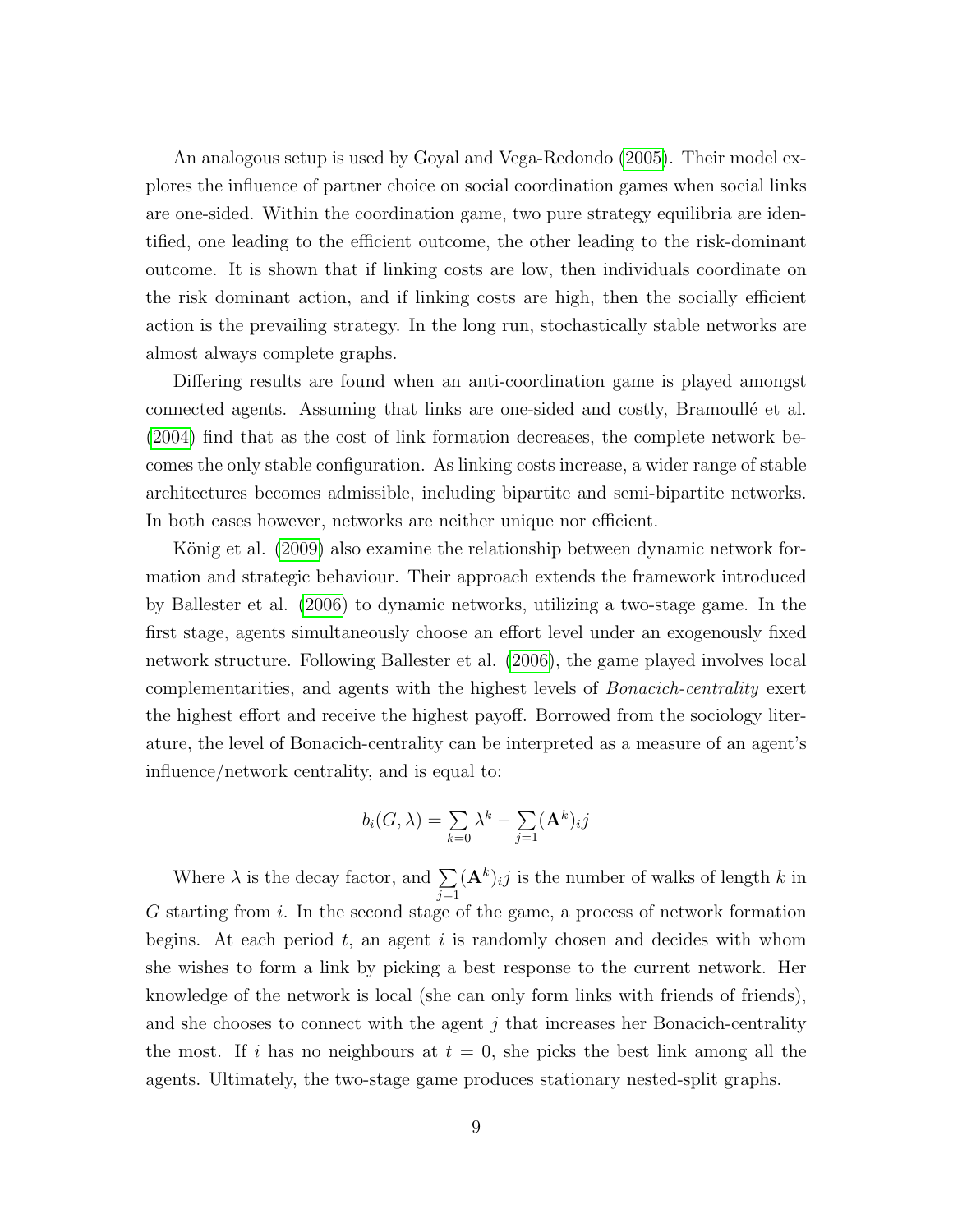

A nested split-graph

In a later publication, König et al. [\(2014\)](#page-16-8) refine this model and test it empirically. Under stochastic stability, the network formation process also converges to nested split graphs, matching with their observational data.

Finally, Gauer and Hellman [\(2017\)](#page-15-12) study network formation in tandem with bargaining games. Using Manea's [\(2011\)](#page-16-9) approach to bargaining in networks, they examine the effect of network formation on the bargaining process, and vice versa. Indeed, a stage of dynamic network formation precedes the bargaining game, so that agents, although homogeneous in type, now have heterogeneous bargaining positions. Gauer and Hellman find that the set of generically pairwise stable networks can take several shapes, some of which might include an isolated agent. Among nonisolated players however, the bargaining outcome turns out to be equitable: players might have incurred different linking costs, but they all share the same payoff.

#### 3.2 Incomplete Information

All of the models we have discussed thus far have either implicitly or explicitly assumed that agents are perfectly informed with regards to the network structure and the payoff there is to receive from forming a given link. A much more natural approach however, is to assume that agents start out with some initial belief about the structure of the network they are participating in, and subsequently update this belief as the network formation process unravels.

As Song and Van der Schaar [\(2015\)](#page-16-10) illustrate, the assumption of incomplete information has a considerable effect on the dynamic evolution of networks and their ultimate shape. Their model begins with an identical setup to that of Watts [\(2001\)](#page-16-2), with the only difference being that agents have no initial information regarding the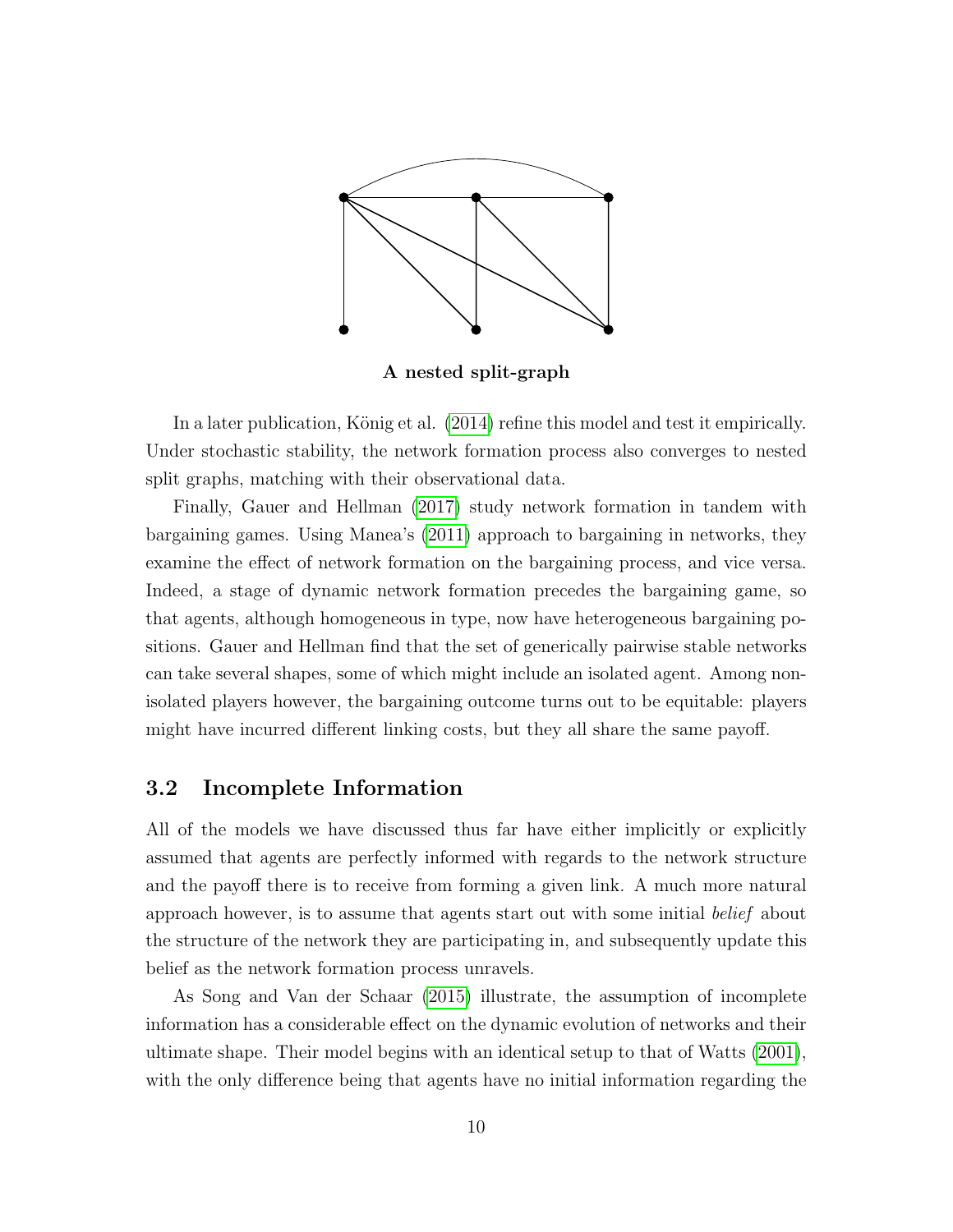network structure. Agents behave myopically and are heterogeneous in type, where every agent's type  $k$  is drawn from a finite set of types  $X$  according to a distribution H. Since the benefit from linking to a single agent depends on that agent's type, the individual's payoff function is now replaced by an expected benefit function, which depends on the prior type distribution H. At the initial period  $t = 0$ , agents only know their individual type as well as the type distribution  $H$  of other players in their network. Accordingly, an agent i chooses to connect with an agent j based on her belief of j's type, which she can only know for certain once i and j are connected. In other words, agents begin with some common prior beliefs about the likelihood of interacting with specific types of agents, and engage in a process of learning as network formation occurs. Song and Van der Schaar show that if the expected value of forming a link is smaller than the cost  $c$  that agents face, then an agent's beliefs will never be updated and will remain forever at the prior. If the opposite is true, then as time advances and agents become increasingly connected, complete information is eventually achieved in any stable network. The authors also show that under incomplete information, a wider number of stable network configurations can emerge. For example, lower-value agents might secure a high degree of connectivity in early stages of the game out of sheer luck, a result which directly contradicts the previous literature on agent heterogeneity in network formation (see Galeotti [\(2006\)](#page-14-10), and Galeotti et al. [\(2006\)](#page-14-11)).

Zhang and Van der Schaar [\(2015\)](#page-16-11) consider the impact of incomplete information in a slightly different way. In their model, each agent has a specific quality, and gets to learn about other agents' qualities over time. Much like our previous model, agents begin with a knowledge of their own type as well as the distribution of types  $N(\mu_i, \sigma_i^2)$ . Unlike Song and Van der Schaar [\(2015\)](#page-16-10) however, agents learn and make linking decision simultaneously, and the learning process is a gradual one. For each link connecting i to other agents j, a noisy benefit signal is sent to players j indicating the quality of  $i$  with a certain degree of precision. According to the equation for quality diffusion, as an agent's number of direct neighbours increases, its volatility rate decreases and her true quality  $q_i$  is more readily learned. Zhang and Van der Schaar [\(2015\)](#page-16-11) show that agents of high quality are more prone to developing a good reputation and a high degree of connectivity, while those with low initial quality are likely to get a bad reputation and eventually become ostracized.

In a later paper, Zhang and Van der Schaar [\(2017\)](#page-17-0) develop a framework that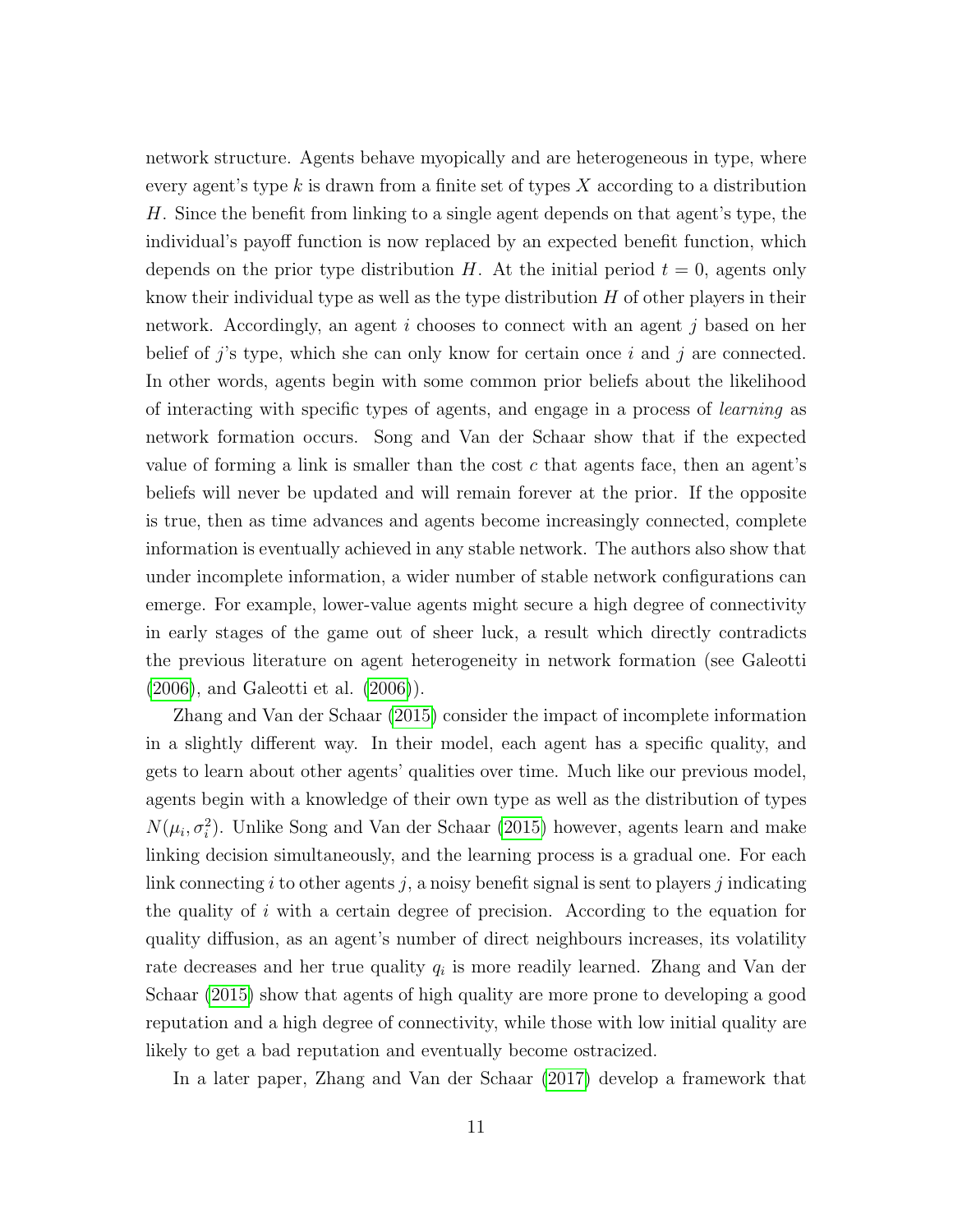allows to jointly study the effects of homophily, incomplete information, and learning on dynamic network formation. Agents behave similarly to Zhang and Van der Schaar [\(2015\)](#page-16-11), but now exhibit *homophily*, that is, a desire to associate with agents of similar characteristics. In particular, an agent i will only form a link with j if she believes they are of the same type, and will only maintain a link with  $j$  if the prior turns out to be true. Players' beliefs evolve, and links are created until a final network topology is achieved. It is shown that under these assumptions, incomplete information leads to lower levels of clustering in equilibrium.

Recent work by Song and Van der Schaar [\(2018\)](#page-16-12) introduces a unifying model capable of analyzing the interplay between network games, dynamic network formation, and incomplete information of the network structure. The framework restricts itself to connected networks, in which every two agents are either directly or indirectly connected. Formally, a network  $g$  is *connected*, if for every two agents  $i$  and  $j$ , there exists a path  $ik_1, k_1k_2, ..., k_n, j \in g$  linking i and j together. In a preliminary stage, agents simultaneously make cooperative costly links with one another. At the end of this period, players are also informed of the formation history through a signalling device, or monitoring structure  $y : \phi \to Y$ , where  $\phi$  and Y are the set of all possible formation histories and the set of signal realizations, respectively. In the second stage, different games are played in every non-empty complete sub-network of our network. For example, in the network  $g = \{12, 23, 24, 34\}$  illustrated below, the non-empty complete sub-graphs are  $\{12\}$ ,  $\{23\}$ ,  $\{24\}$ ,  $\{34\}$ , and  $\{23,24,34\}$ . In total, five games will be played in  $g$ . In addition to learning about the network formation history, an agent retains private knowledge of every action taken by every agent in every game she played.



A network with links {12,23,24,34}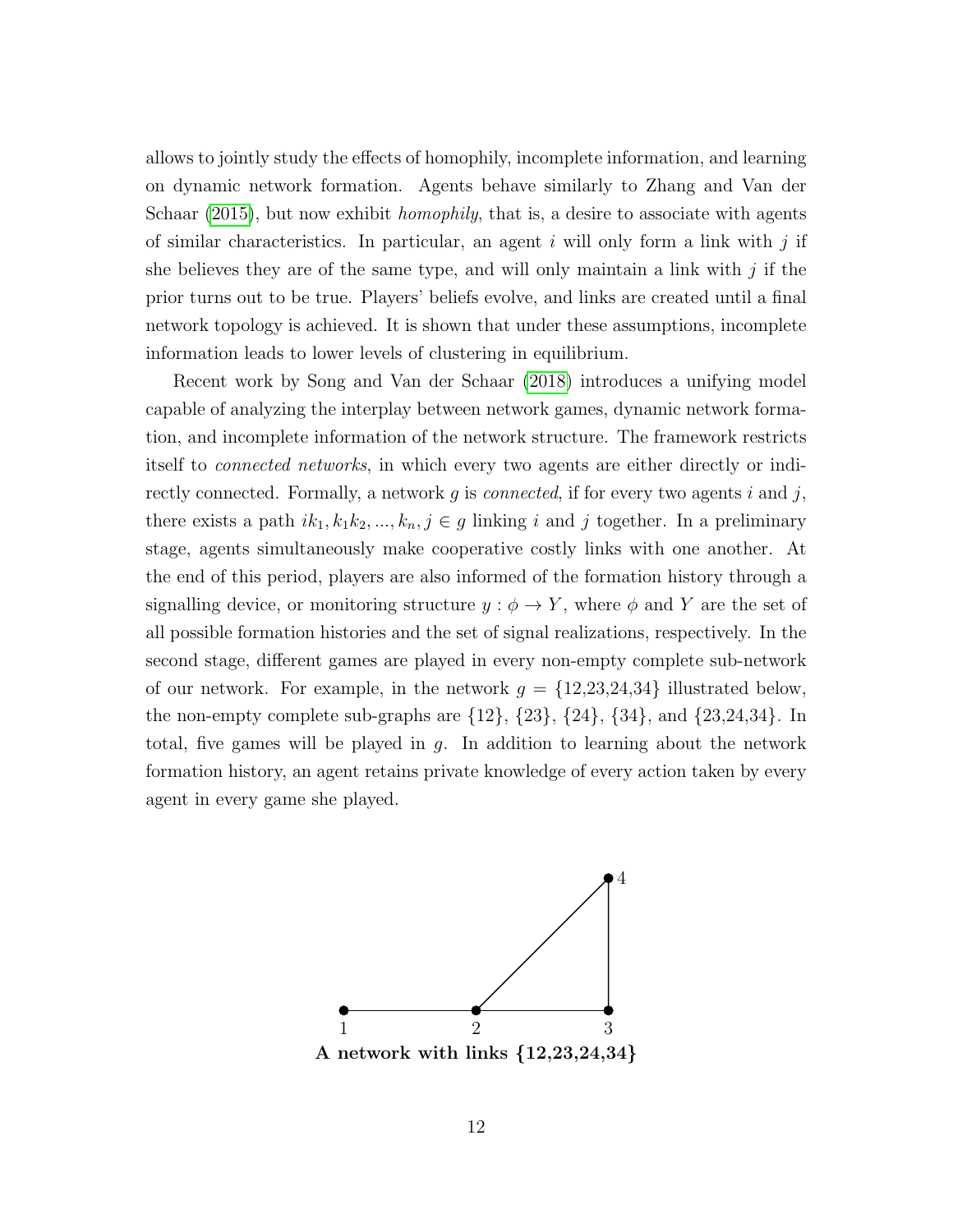Hence, the *public* information learnt through the monitoring structure along with the *private* information acquired at each period of strategic play cause network formation and network games to affect each other's outcomes. In most cases, games result in a higher level of social welfare when the network is endogenous.

### 4 Discussion

We have covered some fundamental models of dynamic network formation and discussed two branching topics within the literature. While research on dynamic networks has greatly expanded in the past few years, there are a number of considerations that remain to be addressed.

To the best of our knowledge, not much work has been done on the issue of farsighted behaviour when agents have incomplete information about other players' types. It would also be interesting to analyze how different updating rules affect the ultimate network structure. For instance, one could assume that agents start out with no belief about the underlying distribution of types  $H$ , and instead use their experience to make up a belief, as the network formation stages unfold. Upon engaging with a "bad" type for example, an agent is more reluctant to form future links as she becomes increasingly pessimistic about the underlying distribution H. In such a setting, an agent's first few encounters would have a lasting effect on their behaviour and willingness to form links, possibly affecting the final network structure. As pointed out by Song and Van der Schaar [\(2018\)](#page-16-12), future research could also try to incorporate a language/communication system and study its consequences on a player's behaviour. Another interesting avenue could be to expand upon an agent's set of available actions, potentially allowing agents to change their location in spatial network models like Johnson and Gilles [\(2003\)](#page-15-2) or change their group in insider-outsider models like Galeotti et al. [\(2006\)](#page-14-11).

The permeating effects of social networks on economic behaviour warrant a thorough theoretical understanding of network formation. Given the relative recency of the field, and the increased availability of high quality network data, one can expect dynamic network formation to remain a promising line of research for empirical and theoretical economists alike.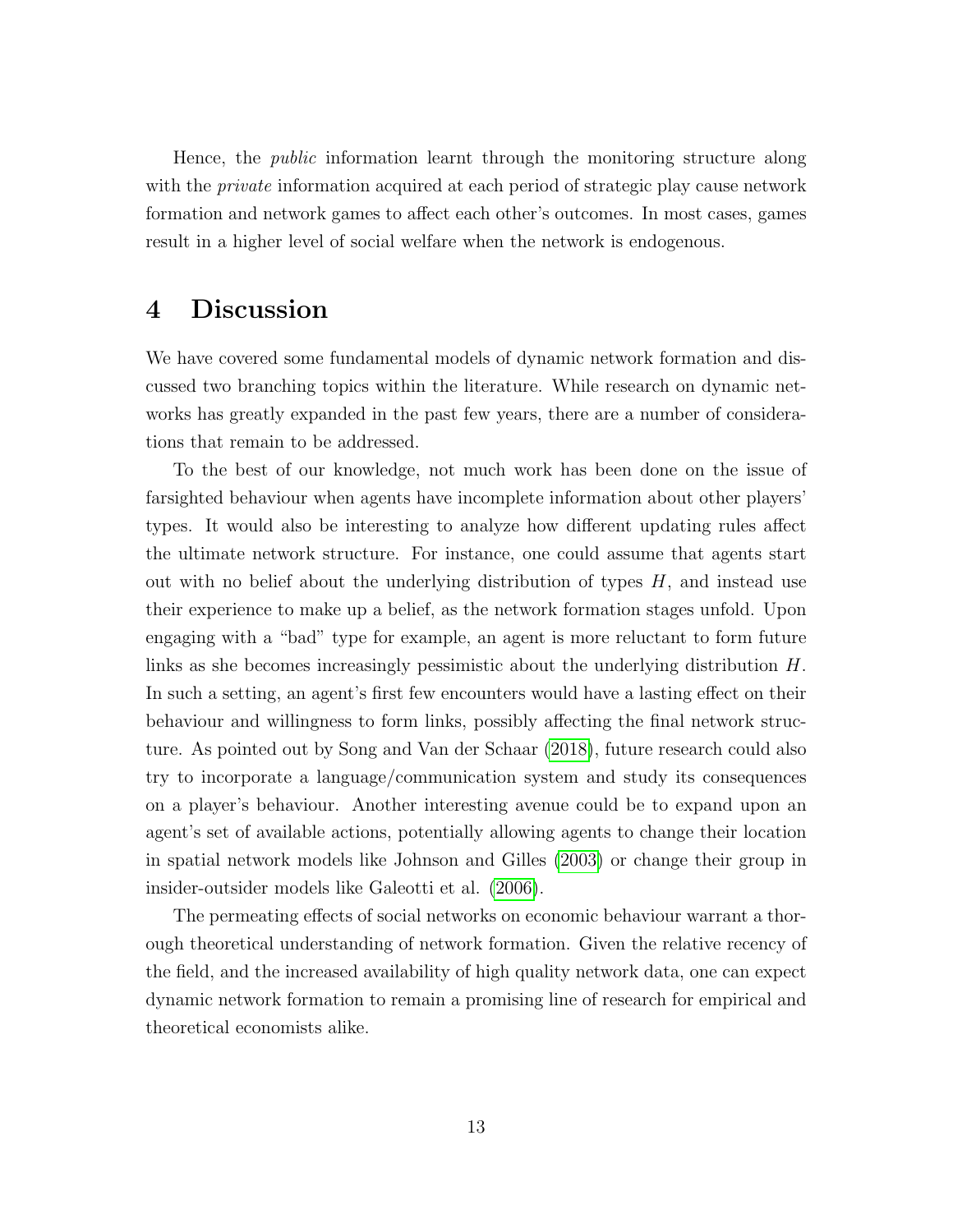## References

- <span id="page-14-0"></span>Robert J Aumann and Roger B Myerson. Endogenous formation of links between players and of coalitions: An application of the shapley value. In Networks and Groups, pages 207–220. Springer, 2003.
- <span id="page-14-2"></span>Venkatesh Bala and Sanjeev Goyal. A noncooperative model of network formation. Econometrica, 68(5):1181–1229, 2000.
- <span id="page-14-9"></span>Coralio Ballester, Antoni Calvó-Armengol, and Yves Zenou. Who's who in networks. wanted: The key player. Econometrica, 74(5):1403–1417, 2006.
- <span id="page-14-7"></span>Yann Bramoullé and Rachel Kranton. Public goods in networks. *Journal of Eco*nomic theory,  $135(1):478-494$ , 2007.
- <span id="page-14-8"></span>Yann Bramoullé, Dunia López-Pintado, Sanjeev Goyal, and Fernando Vega-Redondo. Network formation and anti-coordination games. international Journal of game Theory, 33(1):1–19, 2004.
- <span id="page-14-6"></span>Antoni Calvó-Armengol and Yves Zenou. Social networks and crime decisions: The role of social structure in facilitating delinquent behavior. International Economic Review, 45(3):939–958, 2004.
- <span id="page-14-4"></span>Frédéric Deroian. Farsighted strategies in the formation of a communication network. Economics Letters, 80(3):343–349, 2003.
- <span id="page-14-3"></span>Bhaskar Dutta and Matthew O Jackson. On the formation of networks and groups. In Networks and groups, pages 1–15. Springer, 2003.
- <span id="page-14-1"></span>Bhaskar Dutta, Anne Van den Nouweland, and Stef Tijs. Link formation in cooperative situations. International Journal of Game Theory, 27(2):245–256, 1998.
- <span id="page-14-5"></span>Bhaskar Dutta, Sayantan Ghosal, and Debraj Ray. Farsighted network formation. Journal of Economic Theory, 122(2):143–164, 2005.
- <span id="page-14-10"></span>Andrea Galeotti. One-way flow networks: the role of heterogeneity. *Economic* Theory, 29(1):163–179, 2006.
- <span id="page-14-11"></span>Andrea Galeotti, Sanjeev Goyal, and Jurjen Kamphorst. Network formation with heterogeneous players. Games and Economic Behavior, 54(2):353–372, 2006.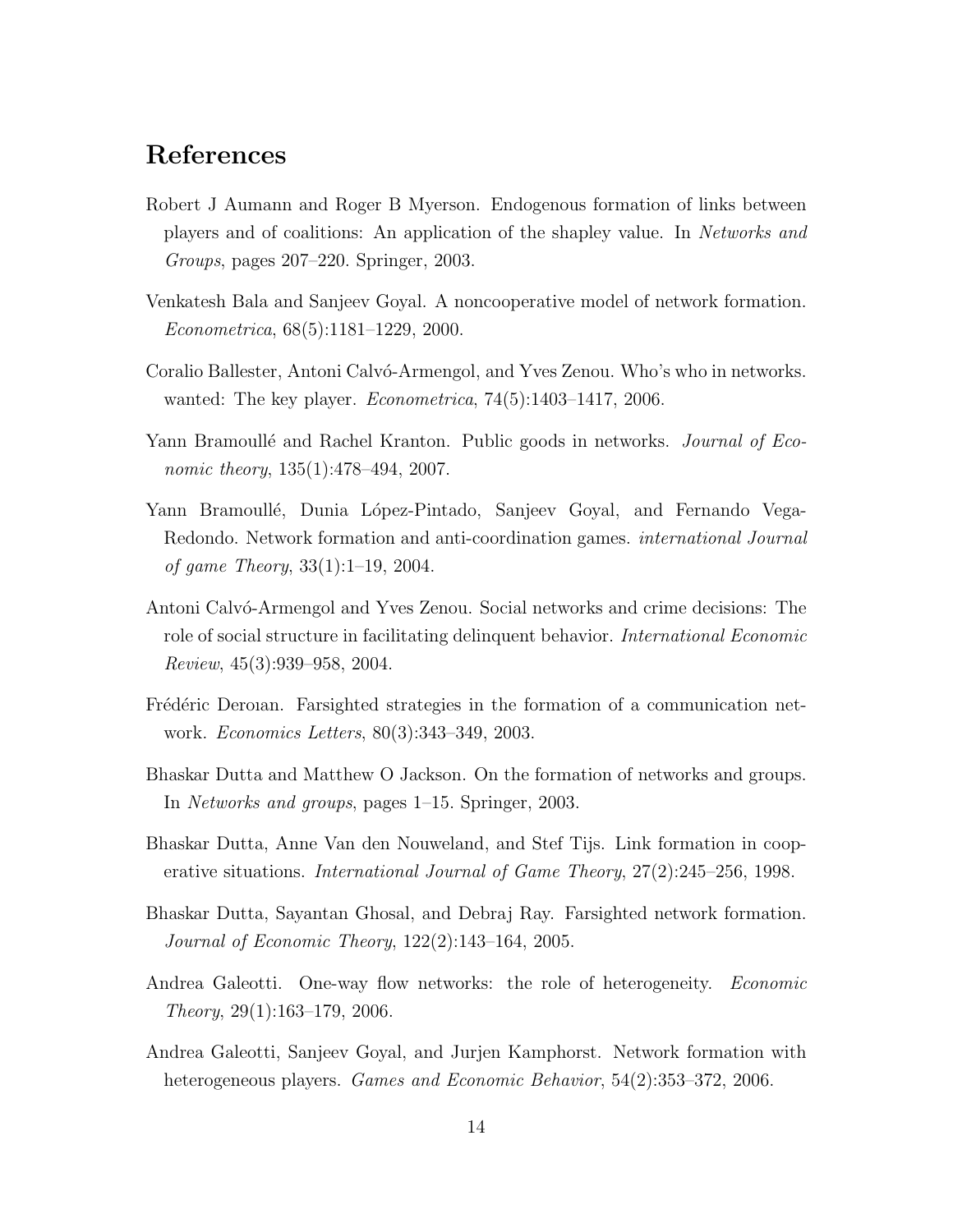- <span id="page-15-8"></span>Andrea Galeotti, Sanjeev Goyal, Matthew O Jackson, Fernando Vega-Redondo, and Leeat Yariv. Network games. The review of economic studies, 77(1):218–244, 2010.
- <span id="page-15-12"></span>Florian Gauer and Tim Hellmann. Strategic formation of homogeneous bargaining networks. Games and Economic Behavior, 106:51–74, 2017.
- <span id="page-15-11"></span>Sanjeev Goyal and Fernando Vega-Redondo. Network formation and social coordination. Games and Economic Behavior, 50(2):178–207, 2005.
- <span id="page-15-6"></span>Gilles Grandjean, Ana Mauleon, and Vincent Vannetelbosch. Connections among farsighted agents. Journal of Public Economic Theory, 13(6):935–955, 2011.
- <span id="page-15-7"></span>P Herings, Ana Mauleon, and Vincent Vannetelbosch. Stability of networks under horizon-k farsightedness. *Economic Theory*, 68(1):177–201, 2019.
- <span id="page-15-5"></span>P Jean-Jacques Herings, Ana Mauleon, and Vincent Vannetelbosch. Farsightedly stable networks. Games and Economic Behavior, 67(2):526–541, 2009.
- <span id="page-15-0"></span>Matthew O Jackson. An overview of social networks and economic applications. Handbook of social economics, 1:511–585, 2011.
- <span id="page-15-3"></span>Matthew O Jackson and Alison Watts. The evolution of social and economic networks. Journal of economic theory, 106(2):265–295, 2002a.
- <span id="page-15-10"></span>Matthew O Jackson and Alison Watts. On the formation of interaction networks in social coordination games. Games and Economic Behavior, 41(2):265–291, 2002b.
- <span id="page-15-1"></span>Matthew O Jackson and Asher Wolinsky. A strategic model of social and economic networks. Journal of economic theory, 71(1):44–74, 1996.
- <span id="page-15-9"></span>Matthew O Jackson and Yves Zenou. Games on networks. In Handbook of game theory with economic applications, volume 4, pages 95–163. Elsevier, 2015.
- <span id="page-15-2"></span>Cathleen Johnson and Robert P Gilles. Spatial social networks. In Networks and groups, pages 51–77. Springer, 2003.
- <span id="page-15-4"></span>Georg Kirchsteiger, Marco Mantovani, Ana Mauleon, and Vincent Vannetelbosch. Limited farsightedness in network formation. Journal of Economic Behavior  $\mathcal{C}$ Organization, 128:97–120, 2016.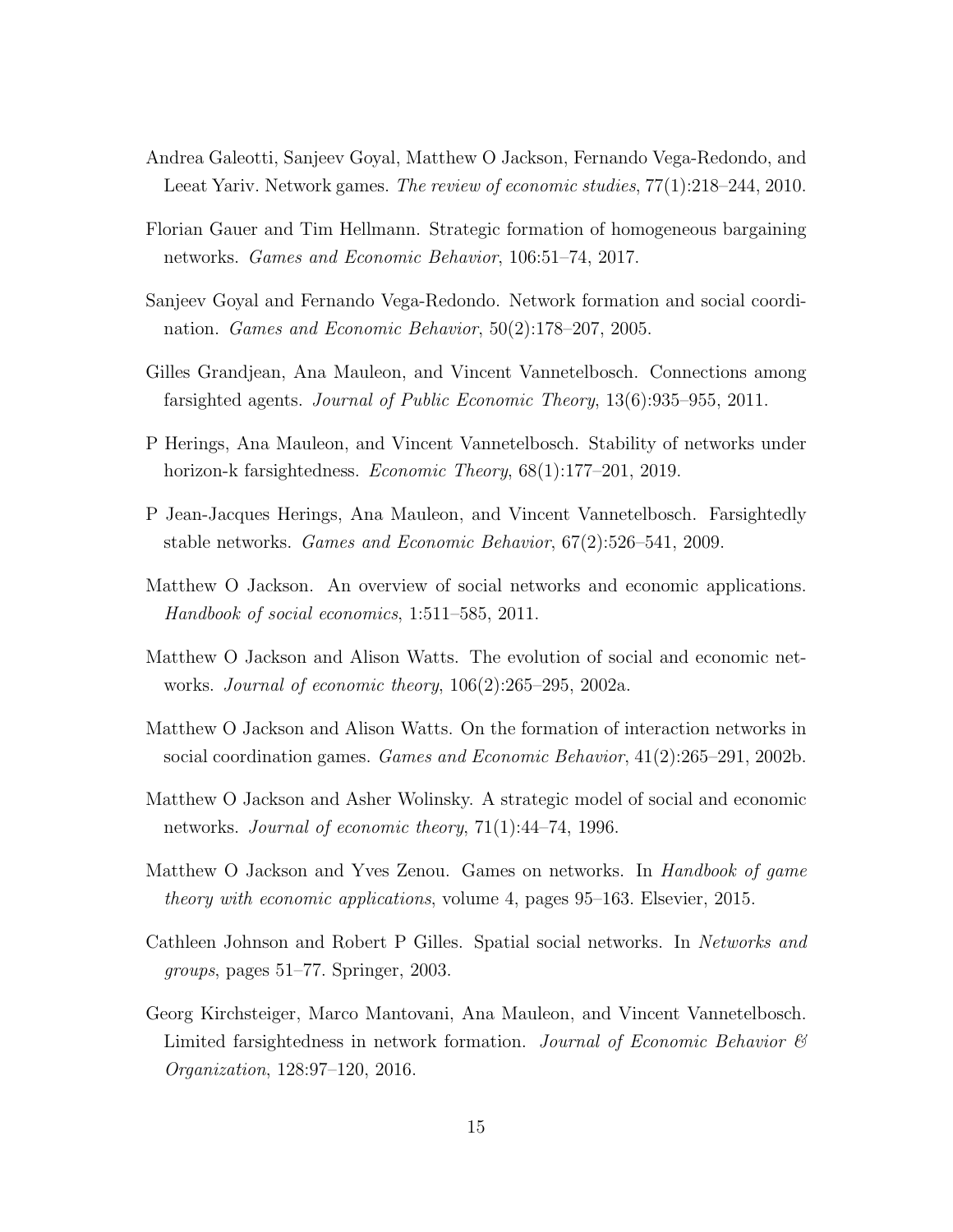- <span id="page-16-7"></span>Michael König, Claudio J Tessone, and Yves Zenou. A dynamic model of network formation with strategic interactions. 2009.
- <span id="page-16-8"></span>Michael D König, Claudio J Tessone, and Yves Zenou. Nestedness in networks: A theoretical model and some applications. Theoretical Economics, 9(3):695–752, 2014.
- <span id="page-16-5"></span>Chenghong Luo, Ana Mauleon, and Vincent Vannetelbosch. Network formation with myopic and farsighted players. *Economic Theory*,  $71(4):1283-1317, 2021$ .
- <span id="page-16-9"></span>Mihai Manea. Bargaining in stationary networks. American Economic Review, 101  $(5):2042-80, 2011.$
- <span id="page-16-4"></span>Frank H Page Jr, Myrna H Wooders, and Samir Kamat. Networks and farsighted stability. Journal of Economic Theory, 120(2):257–269, 2005.
- <span id="page-16-0"></span>Cheng-Zhong Qin. Endogenous formation of cooperation structures. Journal of Economic Theory, 69(1):218–226, 1996.
- <span id="page-16-1"></span>Marco Slikker and Anne van den Nouweland. A one-stage model of link formation and payoff division. Games and Economic Behavior, 34(1):153–175, 2001.
- <span id="page-16-10"></span>Yangbo Song and Mihaela van der Schaar. Dynamic network formation with incomplete information. Economic Theory, 59(2):301–331, 2015.
- <span id="page-16-12"></span>Yangbo Song and Mihaela van der Schaar. Repeated network games with dominant actions and individual rationality. IEEE Transactions on Network Science and Engineering, 6(4):812–823, 2018.
- <span id="page-16-6"></span>Yangbo Song and Mihaela van der Schaar. Dynamic network formation with foresighted agents. International Journal of Game Theory, 49(2):345–384, 2020.
- <span id="page-16-2"></span>Alison Watts. A dynamic model of network formation. Games and Economic Behavior, 34(2):331–341, 2001.
- <span id="page-16-3"></span>Alison Watts. Non-myopic formation of circle networks. *Economics Letters*, 74(2): 277–282, 2002.
- <span id="page-16-11"></span>Simpson Zhang and Mihaela van der Schaar. Reputational learning and network dynamics. arXiv preprint arXiv:1507.04065, 2015.